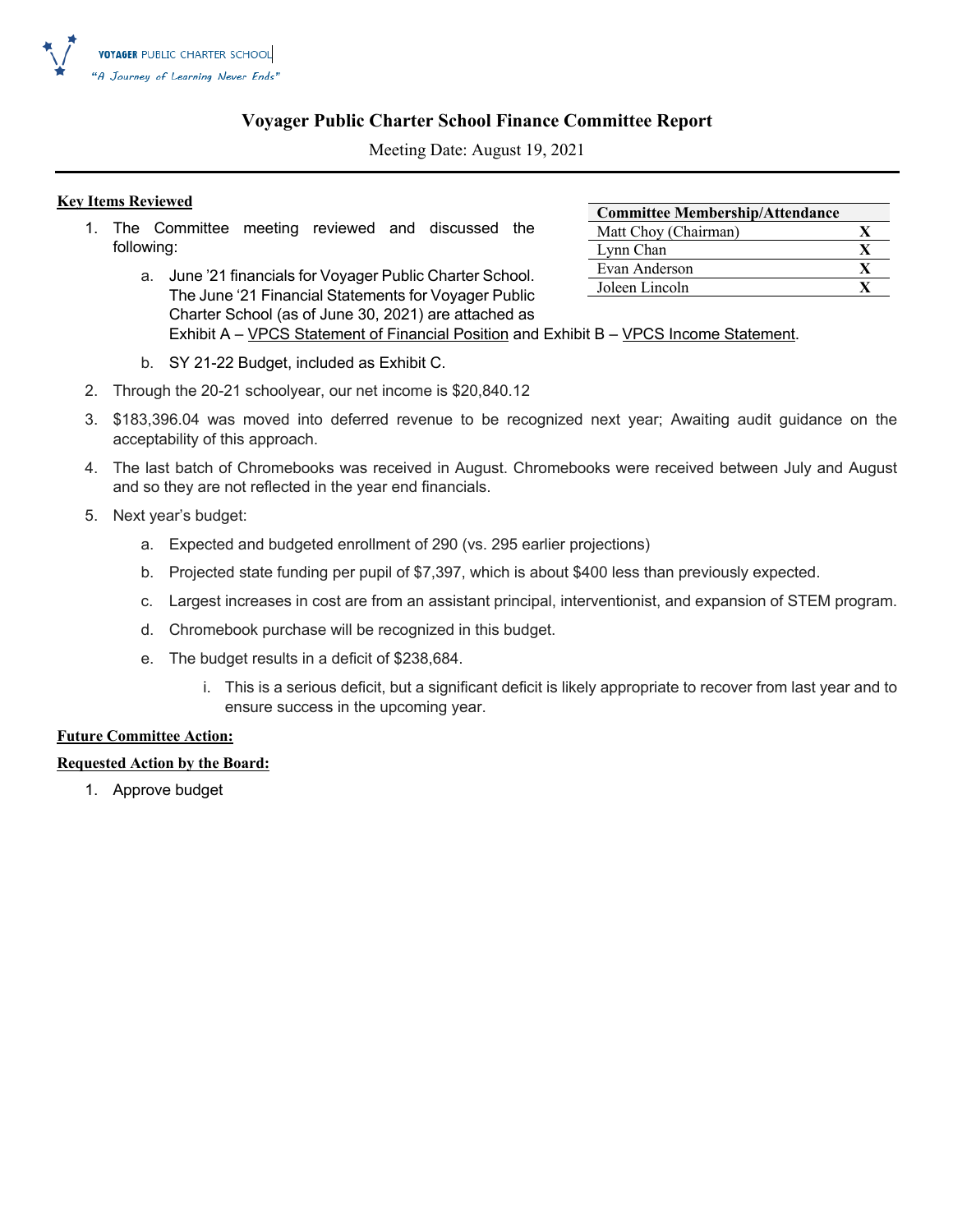### **Voyager - A Public Charter School Statement of Financial Position-Yearly Comparison As of June 30, 2021**

|                                       | Jun 30, 21   | Jun 30, 20   |
|---------------------------------------|--------------|--------------|
| <b>ASSETS</b>                         |              |              |
| <b>Current Assets</b>                 |              |              |
| <b>Checking/Savings</b>               |              |              |
| 1065 · First Hawaiian Bnk Savings     | 1,183,732.44 | 900,486.27   |
| 1066 · First Hawaiian Bank - checking | 36,833.73    | 87,262.35    |
| 1067 Cash - Restricted                | 2,000.00     | 2,000.00     |
| 1080 · Petty Cash on Hand             | 30.00        | 30.00        |
| <b>Total Checking/Savings</b>         | 1,222,596.17 | 989,778.62   |
| <b>Accounts Receivable</b>            |              |              |
| 1200 Accounts Receivable              | 79.76        | 156.60       |
| <b>Total Accounts Receivable</b>      | 79.76        | 156.60       |
| <b>Other Current Assets</b>           |              |              |
| 1202 · Student Meals Receivable       | 1,657.29     | 2,243.43     |
| 1204 Receivable from DOE-'ER FICA Tax | 35,675.06    | 36,067.00    |
| 1205 Miscellaneous Receivables        | 22,800.97    | 12,644.91    |
| <b>Total Other Current Assets</b>     | 60,133.32    | 50,955.34    |
| <b>Total Current Assets</b>           | 1,282,809.25 | 1,040,890.56 |
| <b>Fixed Assets</b>                   |              |              |
| 1601 · Furniture and Equipment        | 119,791.74   | 141,811.48   |
| 1605 · Leasehold Improvement          | 46,870.42    | 63,247.42    |
| <b>Total Fixed Assets</b>             | 166,662.16   | 205,058.90   |
| <b>Other Assets</b>                   |              |              |
| 1400 Deposits                         |              |              |
| <b>HECO/Other Deposit</b>             | 745.00       | 745.00       |
| <b>Lease Deposit</b>                  | 24,712.03    | 23,664.91    |
| <b>Payroll Deposit - PCSC</b>         | 375.06       | 375.06       |
| Total 1400 · Deposits                 | 25,832.09    | 24,784.97    |
| <b>Total Other Assets</b>             | 25,832.09    | 24,784.97    |
| TOTAL ASSETS                          | 1,475,303.50 | 1,270,734.43 |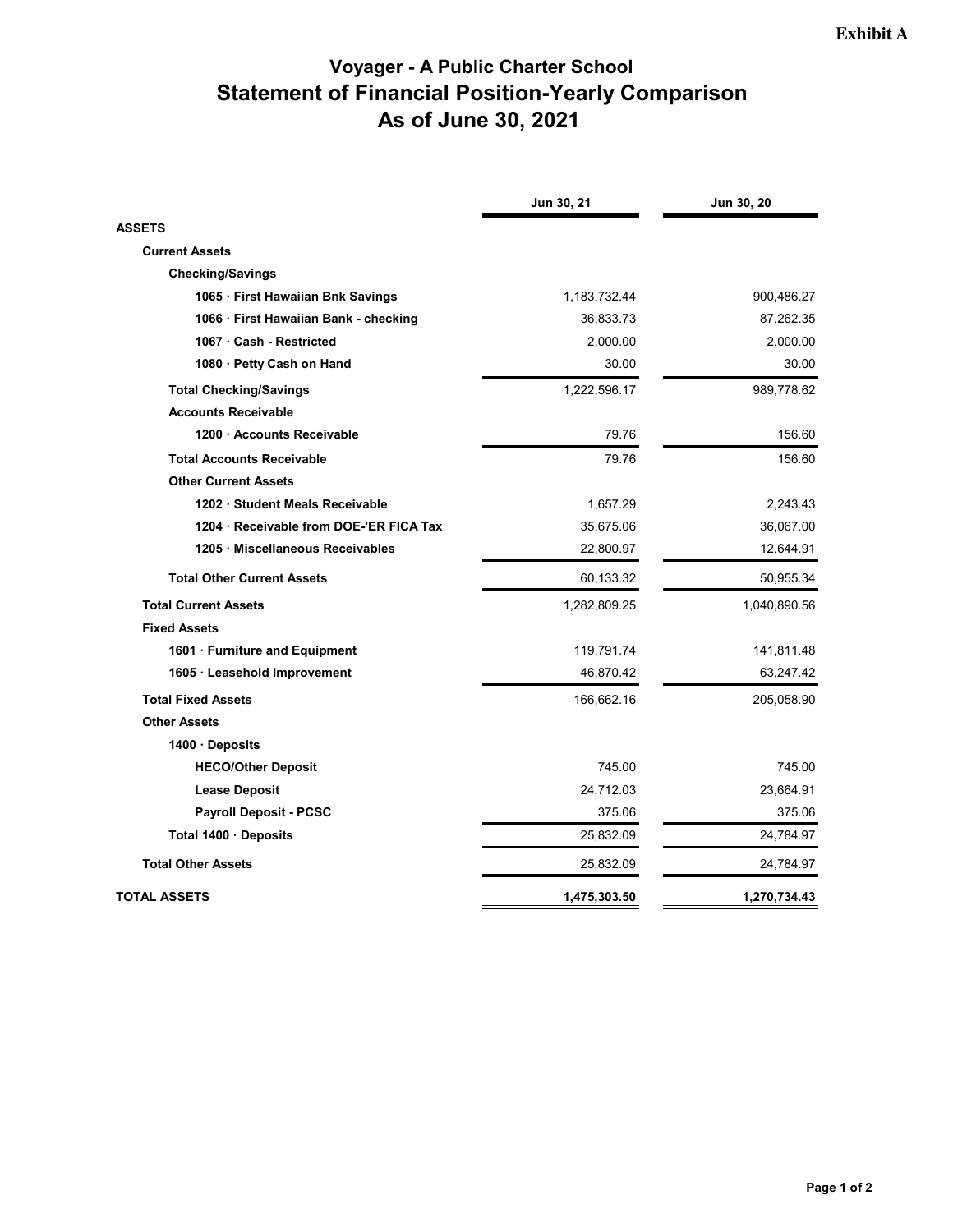### **Voyager - A Public Charter School Statement of Financial Position-Yearly Comparison As of June 30, 2021**

|                                        | Jun 30, 21   | Jun 30, 20   |
|----------------------------------------|--------------|--------------|
| <b>LIABILITIES &amp; EQUITY</b>        |              |              |
| <b>Liabilities</b>                     |              |              |
| <b>Current Liabilities</b>             |              |              |
| <b>Accounts Payable</b>                | 60,445.38    | 26,738.40    |
| <b>Other Current Liabilities</b>       |              |              |
| 2010 Grants Payable                    | 9,566.43     | 9,566.43     |
| 2100 · Payroll Liabilities             | 88,717.11    | 101,588.97   |
| 2300 Accrued Vacation                  | 76,488.78    | 71,489.34    |
| 2400 Deferred Revenue                  | 25,685.46    | 31,987.11    |
| 2401 Deferred State & FED Allocation   | 183,396.04   | 0.00         |
| <b>Total Other Current Liabilities</b> | 383,853.82   | 214,631.85   |
| <b>Total Current Liabilities</b>       | 444,299.20   | 241,370.25   |
| <b>Long Term Liabilities</b>           |              |              |
| 2500 Deferred Rent                     | 18,000.00    | 37,200.00    |
| <b>Total Long Term Liabilities</b>     | 18,000.00    | 37,200.00    |
| <b>Total Liabilities</b>               | 462,299.20   | 278,570.25   |
| <b>Equity</b>                          |              |              |
| 1110 · Retained Earnings               | 945,538.90   | 792,960.33   |
| 3000 Opening Bal Equity                | 46,625.28    | 46,625.28    |
| <b>Net Income</b>                      | 20,840.12    | 152,578.57   |
| <b>Total Equity</b>                    | 1,013,004.30 | 992,164.18   |
| <b>TOTAL LIABILITIES &amp; EQUITY</b>  | 1,475,303.50 | 1,270,734.43 |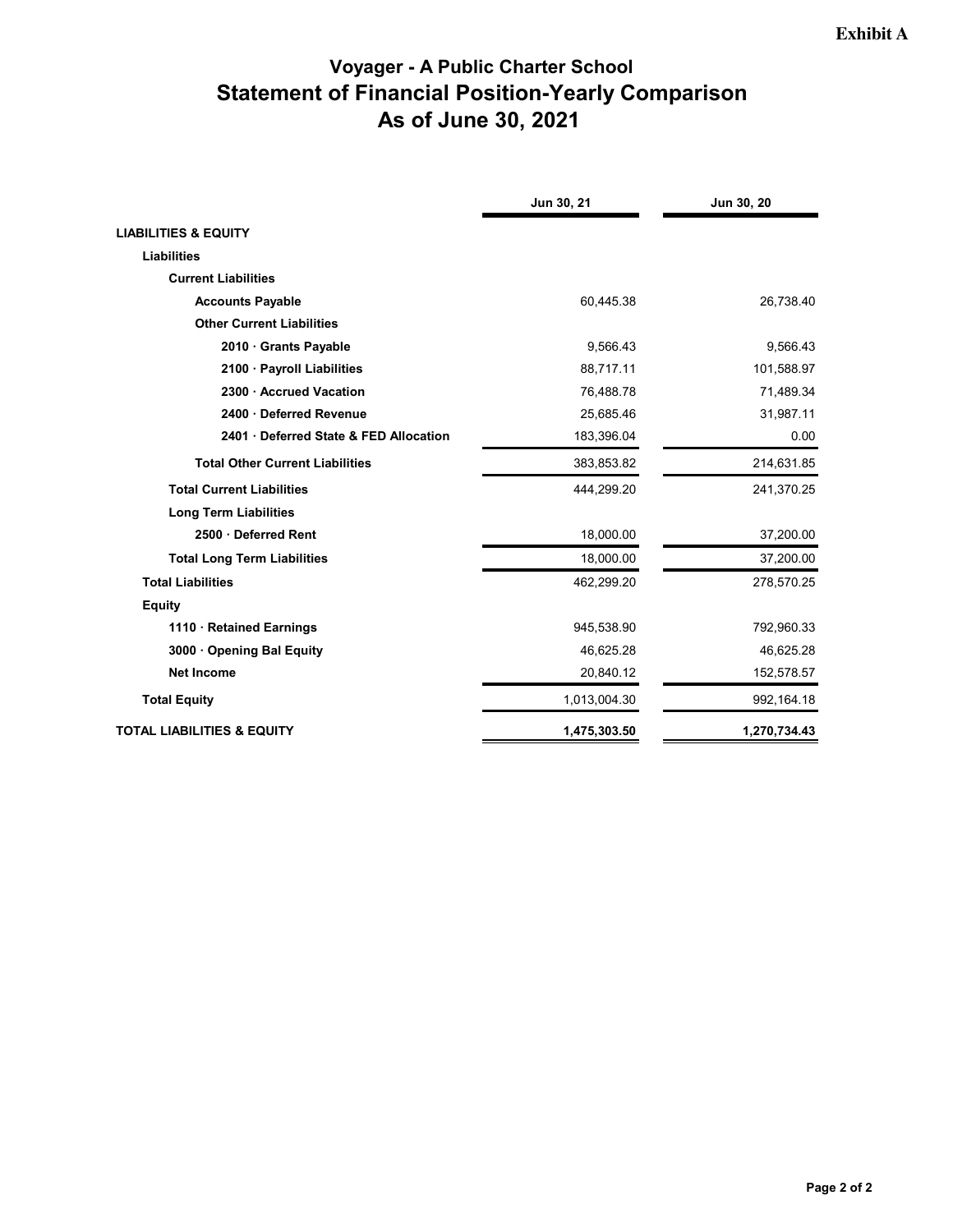### **Exhibit B Exhibit B**

# **Monthly & YTD Stmt. of Income & Expense Budget-to-Actual** Monthly & YTD Stmt. of Income & Expense Budget-to-Actual  **Voyager - A Public Charter School** Voyager - A Public Charter School

 **For the Period Ended June 30, 2021**

For the Period Ended June 30, 2021

Ordinary Income/Expense **Ordinary Income/Expense Income** 4160 · SPED Per Pupil Allocations Total 4100 State Allocations 4600 · Other School Income Total 4500 · Lunch/Breakfast Money Income 4500 · Lunch/Breakfast Money Income Total 4400 · Contributions 4400 - Contributions Total 4200 · Federal Allocations 4200 · Federal Allocations 4100 · State Allocations **4600 · Other School Income Total 4500 · Lunch/Breakfast Money Income 4500 · Lunch/Breakfast Money Income Total 4400 · Contributions 4400 · Contributions Total 4200 · Federal Allocations 4200 · Federal Allocations 4160 · SPED Per Pupil Allocations Total 4100 · State Allocations 4100 · State Allocations** 4630 - Parent Collected Income 4625 · Field Trip Income 4605 · Parent Ohana Subsidy 4520 · NSLP Reimbursement 4510 · Student Lunch/Brkft Collections 4470 · Fundraising - Other 4407 - Other Contributions 4226 · CARES ESSER II Funds 4150 · Special Ed Allocations 4132 · Title II 4135 · Collective Bargaining Increase 4112 · FICA Reimbursement from State 4110 · Base Per Pupil Allocation Total 4630 · Parent Collected Income **Total 4630 · Parent Collected Income 4630 · Parent Collected Income 4625 · Field Trip Income 4605 · Parent Ohana Subsidy 4520 · NSLP Reimbursement 4510 · Student Lunch/Brkft Collections** 4486 Donation - Others **4486 · Donation - Others** 4485 · Donation - Board Members **4485 · Donation - Board Members** 4481 · Restricted Family Donation **4481 · Restricted Family Donation** 4480 · Family Donation/Pledge **4480 · Family Donation/Pledge 4470 · Fundraising - Other** 4440 - Grants - Restricted **4440 · Grants - Restricted** 4408 - In-Kind Contributions **4408 · In-Kind Contributions 4407 · Other Contributions 4226 · CARES ESSER II Funds** 4210 · Federal Impact Aid (FIA) **4210 · Federal Impact Aid (FIA) 4150 · Special Ed Allocations 4132 · Title II 4135 · Collective Bargaining Increase 4112 · FICA Reimbursement from State 4110 · Base Per Pupil Allocation** 4634 · Student Miscellaneous Fees **4634 · Student Miscellaneous Fees Jun 21**  $-183,396.04$  $-163,027.25$ -163,027.25 -183,396.04 307,734.88 119,618.97 307,734.88 119,618.97 180,434.50 180,434.50 15,128.44 7,681.41 15,128.44 9,281.30 5,240.35 9,281.30 399.31 399.31 159.36 79.76 79.60 **Budget** 166,948.00 166,948.00 166,948.00 166,948.00 5,811.00 3,421.00 1,646.00 1,775.00 5,444.00 1,885.00 838.00 375.00 375.00 417.00 233.00 367.00 667.00 100.00 17.00 29.00 25.00 \$ Over Budget **\$ Over Budget** -168,838.25 -168,838.25  $-183,396.04$ -183,396.04 119,618.97 140,786.88 140,786.88 119,618.97 13,486.50 14,761.44 -1,885.00 7,681.41 -3,261.64 -1,566.24 -1,695.40 14,761.44 13,486.50 8,443.30 9,281.30 -417.00 -100.00 -233.00 -667.00 -203.65 -29.00 -25.00 -17.00 24.31 24.31 10 unr - 02, Inr **Jul '20 - Jun 21** 2,165,214.00 2,292,514.38 2,292,514.38 2,165,214.00 119,618.97 119,618.97 98,794.59 62,884.19 24, 102.75 11,067.15 20,281.96 15,128.44 22,620.00 6,539.52 3,357.92 24,102.75 11,067.15 9,281.30 98,794.59 20,281.96 62,884.19 22,620.00 7,681.41 3,181.60 1,979.30 2,200.00 1,100.00 2,140.00 1,979.30 500.00 500.00 13.30 1.00 **YTD Budget YTD Budget** 2,003,375.00 2,003,375.00 2,003,375.00 2,003,375.00 10,050.00 41,049.00 19,747.00 21,302.00 8,000.00 69,730.00 65,330.00 22,620.00 41,049.00 21,302.00 1,200.00 69,730.00 65,330.00 22,620.00 4,500.00 4,500.00 5,000.00 2,800.00 4,400.00 350.00 300.00 200.00 \$ Over Budget **\$ Over Budget** 119,618.97 -34,509.48  $-18, 120.40$ 289, 139.38 161,839.00  $-16,389.08$ 289,139.38 119,618.97 161,839.00 -2,520.70 -34,509.48 -16,389.08 -18,120.40 -2,520.70 14,052.75 9,281.30 29,064.59 20,281.96 10,728.44 -5,000.00 14,052.75 -1,200.00 29,064.59 20,281.96 1,100.00 2,140.00 3,067.15 -2,445.81 7,681.41 -186.70 -600.00 -299.00 150.00 500.00 0.00 **Annual Budget Annual Budget** 2,003,375.00 2,003,375.00 2,003,375.00 2,003,375.00 41,049.00  $19,747.00$ 21,302.00 10,050.00 69,730.00 65,330.00 22,620.00 4,500.00 41,049.00 19,747.00 21,302.00 69,730.00 65,330.00 22,620.00 4,500.00 5,000.00 2,800.00 4,400.00 8,000.00 1,200.00 350.00 300.00 200.00

 **Page 1 of 5** Page 1 of 5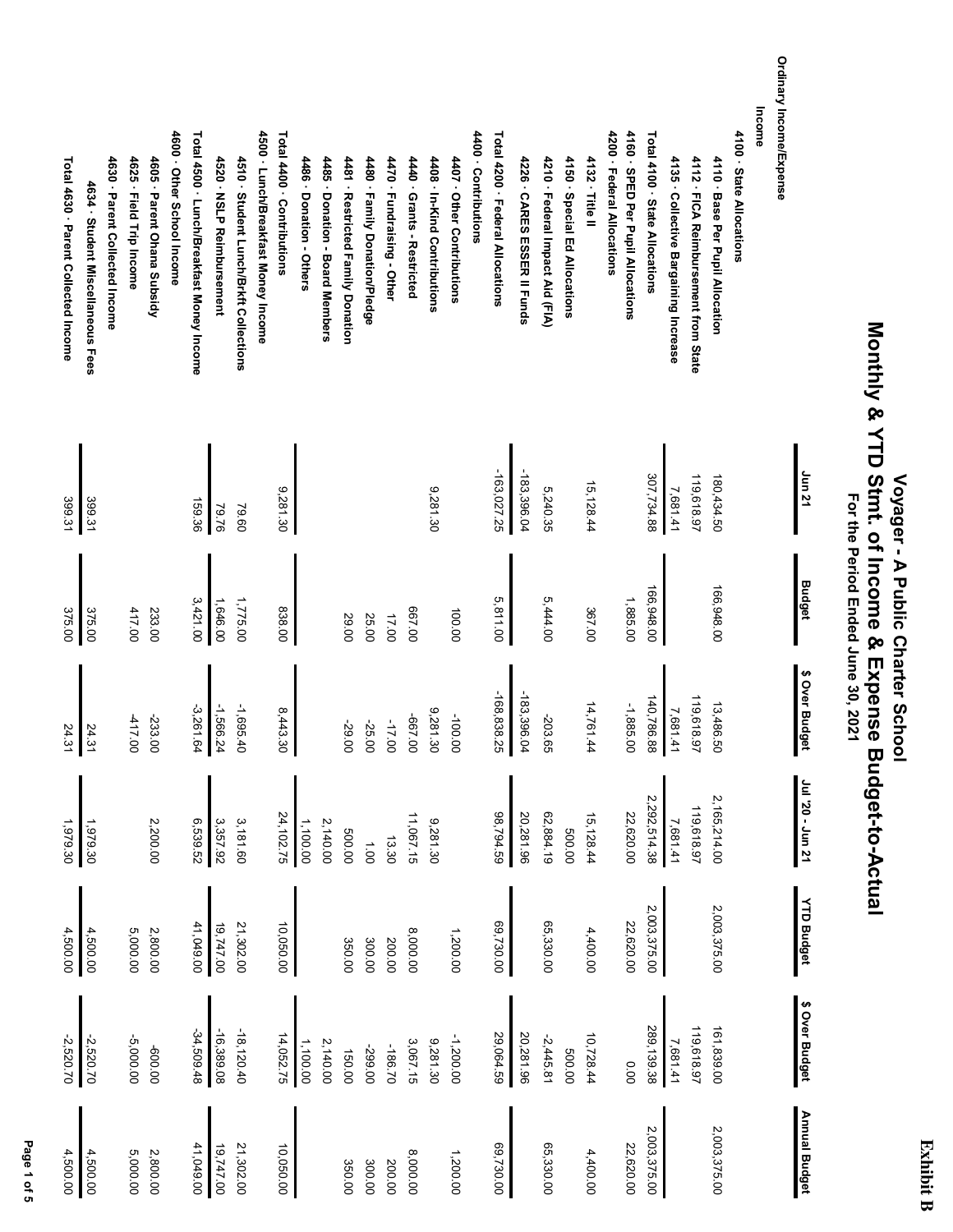# Voyager - A Public Charter School<br>Monthly & YTD Stmt. of Income & Expense Budget-to-Actual<br>For the Period Ended June 30, 2021  **Monthly & YTD Stmt. of Income & Expense Budget-to-Actual Voyager - A Public Charter School For the Period Ended June 30, 2021**

|                                          |                                 |                                   |                                        |                         |                                             |                                     |                                           |                                           |                                       |                                           |                          |                            |                         |                            |                          |                        |                           |                      |                              |                                          |                         |                                    | Expense | <b>Total Income</b>          |                           |                        |                             |                     |                                  |                                     |                                     |
|------------------------------------------|---------------------------------|-----------------------------------|----------------------------------------|-------------------------|---------------------------------------------|-------------------------------------|-------------------------------------------|-------------------------------------------|---------------------------------------|-------------------------------------------|--------------------------|----------------------------|-------------------------|----------------------------|--------------------------|------------------------|---------------------------|----------------------|------------------------------|------------------------------------------|-------------------------|------------------------------------|---------|------------------------------|---------------------------|------------------------|-----------------------------|---------------------|----------------------------------|-------------------------------------|-------------------------------------|
| Total 6000 · Personnel & Payroll Expense | 6091 · Payroll Taxes (Employer) | 6072 · Maintenance/Janitorial 'EE | 6070 · Landscaping/Groundskeeping 'EE' | 6036 · School Counselor | Total 6035 · Teacher Differential Pay - add | 6035.04 · Classroom Pack and Set-Up | 6035.02 · Academy Representative Differen | 6035.01 · Dismissal Duty Differential Pay | 6035 · Teacher Differential Pay - add | 6028.03 · Resource Teachers-Accrued Vacat | 6028 · Resource Teachers | Total 6020 · Instructional | 6030 · Educational Asst | 6025 · Substitute Teachers | 6023 · Specials Teachers | 6022 · SPEC ED Teacher | 6021 · Classroom Teachers | 6020 · Instructional | 6015.00 · Recess Supervisors | 6010.03 · Admin. Benefit-Accrue Vacation | 6010 · Admin. Personnel | 6000 · Personnel & Payroll Expense |         |                              | Total 4700 · Other Income | 4710 · Interest Income | 4701 · Miscellaneous Income | 4700 - Other Income | Total 4600 · Other School Income | 4645 · A+ Inter-Sessions Rental Fee |                                     |
| 248,623.24                               | 119,618.97                      | 400.00                            | 694.50                                 | 4,979.00                | 1,864.14                                    |                                     |                                           | 1,864.14                                  |                                       | 1219                                      | 14,408.76                | 88,197.17                  |                         | 655.72                     | 10,600.42                |                        | 76,941.03                 |                      | 94.50                        | -3,675.27                                | 21,979.76               |                                    |         | 154,743.31                   | 195.71                    | 45.71                  | 150.00                      |                     | 399.31                           |                                     | Jun 21                              |
| 142,462.00                               |                                 | 625.00                            | 017.00                                 | 5,042.00                | 1,125.00                                    | 417.00                              | 186.00                                    | 522.00                                    |                                       | 100.00                                    | 14,275.00                | 93,653.00                  | 138.00                  | 3,525.00                   | 16,179.00                | 449.00                 | 73,362.00                 |                      | 3,625.00                     | 683.00                                   | 22,417.00               |                                    |         | 180,263.00                   | 85.00                     | 00.08                  | 25.00                       |                     | 1,275.00                         | 250.00                              | Budget                              |
| 106,161.24                               | 119,618.97                      | -225.00                           | -222.50                                | -63.00                  | 739.14                                      | 417.00                              | -186.00                                   | 1,342.14                                  |                                       | -38.29                                    | 133.76                   | $-5,455.83$                | $-138.00$               | -2,869.28                  | -5,578.58                | 00'617                 | 3,579.03                  |                      | -3,530.50                    | 4,358.27                                 | 437.24                  |                                    |         | 25,519.69                    | 110.71                    | $-14.29$               | 125.00                      |                     | -875.69                          | -250.00                             | \$ Over Budget                      |
| 1,755,986.57                             | 119,618.97                      | 6,636.00                          | 8,884.20                               | 60,498.00               | 7,755.79                                    | 4,995.76                            |                                           | 2,760.03                                  |                                       | 1,161.71                                  | 171,274.35               | ,107,089.66                | 1,640.75                | 37,145.25                  | 184,694.60               | 5,392.10               | 878,216.96                |                      | 4,734.46                     | 3,837.73                                 | 264,495.70              |                                    |         | $\overline{v}$<br>450,436.05 | 1,685.51                  | 635.51                 | 1,050.00                    |                     | 4,179.30                         |                                     | $\tilde{\mathbf{z}}$<br>20 - Jun 21 |
| 1,709,550.00                             |                                 | 7,500.00                          | 11,000.00                              | 60,500.00               | 13,500.00                                   | 5,000.00                            | 2,235.00                                  | 6,265.00                                  |                                       | 1,200.00                                  | 171,300.00               | 1,123,850.00               | 1,658.00                | 42,300.00                  | 194,150.00               | 5,392.00               | 880,350.00                |                      | 43,500.00                    | 8,200.00                                 | 269,000.00              |                                    |         | 2,163,144.00                 | 1,020.00                  | 720.00                 | 300.00                      |                     | 15,300.00                        | 3,000.00                            | <b>YTD Budget</b>                   |
| 46,436.57                                | 119,618.97                      | -864.00                           | $-2, 115.80$                           | $-2.00$                 | $-5,744.21$                                 | $-4.24$                             | $-2, 235.00$                              | $-3,504.97$                               |                                       | -38.29                                    | -25.65                   | $-16,760.34$               | $-17.25$                | $-5,154.75$                | $-9,455.40$              | 0.10                   | $-2, 133.04$              |                      | -38,765.54                   | $-4,362.27$                              | $-4,504.30$             |                                    |         | 287,292.05                   | 665.51                    | $-84.49$               | 750.00                      |                     | $-11,120.70$                     | $-3,000.00$                         | \$ Over Budget                      |
| 1,709,550.00                             |                                 | 7,500.00                          | 11,000.00                              | 00.000,00               | 13,500.00                                   | 5,000.00                            | 2,235.00                                  | 6,265.00                                  |                                       | 1,200.00                                  | 171,300.00               | 1,123,850.00               | 1,658.00                | 42,300.00                  | 194,150.00               | 5,392.00               | 880,350.00                |                      | 43,500.00                    | 8,200.00                                 | 269,000.00              |                                    |         | 2,163,144.00                 | 1,020.00                  | 720.00                 | 300.00                      |                     | 15,300.00                        | 3,000.00                            | Annual Budget                       |

Page 2 of 5  **Page 2 of 5**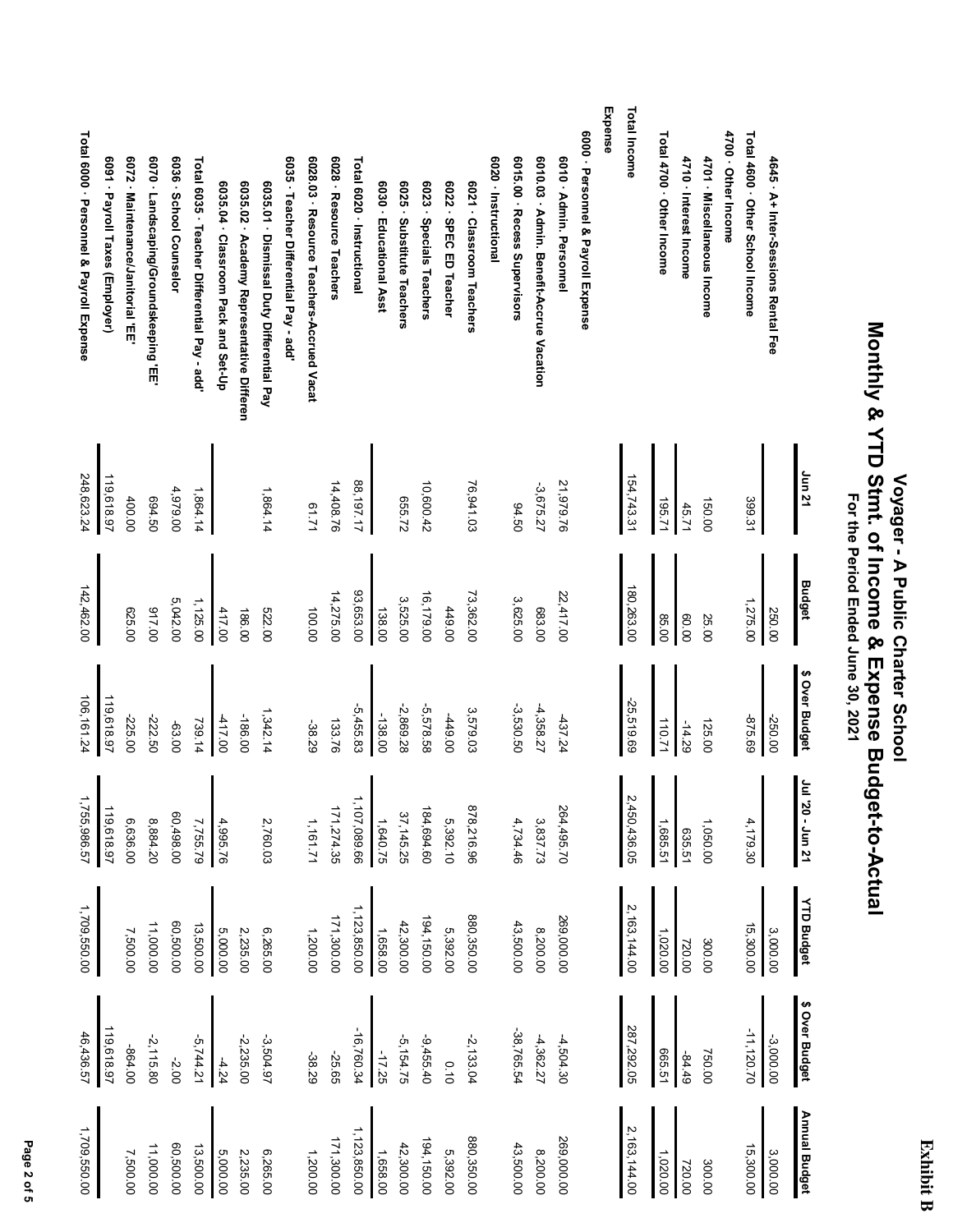### **Monthly & YTD Stmt. of Income & Expense Budget-to-Actual** Monthly & YTD Stmt. of Income & Expense Budget-to-Actual  **Voyager - A Public Charter School** Voyager - A Public Charter School For the Period Ended June 30, 2021  **For the Period Ended June 30, 2021**

6400 - Operating Expenses Total 6300 - Meals Service 6300 · Meals Service Total 6250 · Other School Expenses 6250 · Other School Expenses Total 6200 · Academic Expenses 6200 - Academic Expenses **6400 · Operating Expenses Total 6300 · Meals Service 6300 · Meals Service Total 6250 · Other School Expenses 6250 · Other School Expenses Total 6200 · Academic Expenses 6200 · Academic Expenses** Total 6430 · Operating Supplies 6430 - Operating Supplies 6420 · Equipment Rental & Leasing 6302 · School Lunches 6255.5 · School Safety Supplies 6255.1 · Parent-Paid Miscellaneous Fees 6253 · Field Trips 6251 - Parent Ohana Subsidy Expenses 6235 · School (Student) Events 6225 · Computer & Software 6216 · Testing Materials 6215.11 · Acad Supp- Grant (Restricted) 6215.10 - Acad Supp-Other 6215 · Academic Supplies-classrm 6213 · School Furnishings 6211 · Classroom Equipment/Computer Total 6205 · Books/Curriculum 6205 · Books/Curriculum **Total 6430 · Operating Supplies Total 6205 · Books/Curriculum 6430 · Operating Supplies 6420 · Equipment Rental & Leasing 6302 · School Lunches 6255.5 · School Safety Supplies 6255.1 · Parent-Paid Miscellaneous Fees 6253 · Field Trips 6251 · Parent Ohana Subsidy Expenses 6235 · School (Student) Events 6225 · Computer & Software 6216 · Testing Materials 6215.11 · Acad Supp- Grant (Restricted) 6215.10 · Acad Supp-Other 6215 · Academic Supplies-classrm 6213 · School Furnishings 6211 · Classroom Equipment/Computer 6205 · Books/Curriculum** 6436 · Office Equipment & Maint. 6431 · Janitorial Supplies 6434 · Office Supplies & Expenses 6433 - Postage 6205.04 · Books/Curric-Grant (Restricted) 6205.03 · Book/Curriculum-School-wide 6205.02 · Curriculum-Arts integation 6205.01 · Books/Curriculum - Classroom **6436 · Office Equipment & Maint. 6434 · Office Supplies & Expenses 6433 · Postage 6431 · Janitorial Supplies 6205.04 · Books/Curric-Grant (Restricted) 6205.03 · Book/Curriculum-School-wide 6205.02 · Curriculum-Arts integation 6205.01 · Books/Curriculum - Classroom Jun 21** 38,030.40 26,192.88 38,030.40 26,192.88 1,991.77 8,736.30 3,025.78 1,669.36 1,669.36 517.85 940.01 186.00 647.71 399.31 248.40 150.79 763.22 794.95 186.00 94.00 **Budget** 1,350.00 1,858.00 5,468.00 1,083.00 2,201.00 3,994.00 3,994.00 1,667.00 417.00 517.00 500.00 917.00 375.00 417.00 233.00 375.00 458.00 417.00 117.00 250.00 833.00 167.00 667.00 83.00 83.00 17.00 \$ Over Budget **\$ Over Budget** -3,808.00 -3,808.00 -1,210.29 32,562.40 25,109.88 32,562.40 25,109.88 -1,667.00 8,069.30 1,252.36 1,741.77 1,675.78 -417.00 -417.00 -117.00 -500.00 -122.05 -833.00 -375.00 -531.64 680.22 423.0 -17.00 -16.21 11.00 24.31 59.85 15.40 120 - 010 110 **Jul '20 - Jun 21** 92,144.60 12,045.55 1,404.64 40,937.12 14,396.14 10,271.72 12,045.55 92,144.60 18,098.62 40,937.12 23,491.04 23,491.04 14,396.14 6,093.10 3,697.71 2,786.94 8,661.61 1,800.00 8,940.06 1,979.30 2,845.44 1,201.80 3,302.28 7,710.00<br>7,710.00 3,666.35 1,683.92 817.92 604.19 484.79 **YTD Budget YTD Budget** 47,929.00<br>47,929.00 6,000.00 11,000.00 22,300.00 2,800.00 65,600.00 5,000.00 26,400.00 20,000.0C 16,200.00 47,929.00 47,929.00 22,300.00 10,000.00 65,600.00 13,000.00 26,400.00 20,000.00 16,200.00 3,000.00 4,500.00 5,000.00 2,000.00 4,500.00 8,000.00 1,000.00 5,500.00 1,400.00 5,000.00 6,200.00 1,000.00 200.00 \$ Over Budget **\$ Over Budget**  $-40,219.00$  $-40,219.00$  $-10,254.45$ -40,219.00 -40,219.00 -10,254.45 -1,338.39 -1,395.36 26,544.60 -1,182.08 10,098.62 27,937.12 1,201.80 1,093.10 -3,213.06 -2,520.70 -5,000.00 26,544.60 -2,654.56 -4,395.81 27,937.12 -5,928.28 -2,502.29 -2,059.94 -2,908.96 -5,603.86 -200.00 -515.21 -833.65 683.92 400.00 302.28 **Annual Budget Annual Budget** 47,929.00 47,929.00 00'009'99 16,200.00 6,000.00 22,300.00 2,800.00 26,400.00 20,000.0C 11,000.00 47,929.00 47,929.00 22,300.00 10,000.00 65,600.00 13,000.00 26,400.00 20,000.00 4,500.00 5,000.00 2,000.00 4,500.00 8,000.00 1,000.00 5,500.00 5,000.00 1,400.00 5,000.00 3,000.00 6,200.00 1,000.00 200.00

 **Page 3 of 5** Page 3 of 5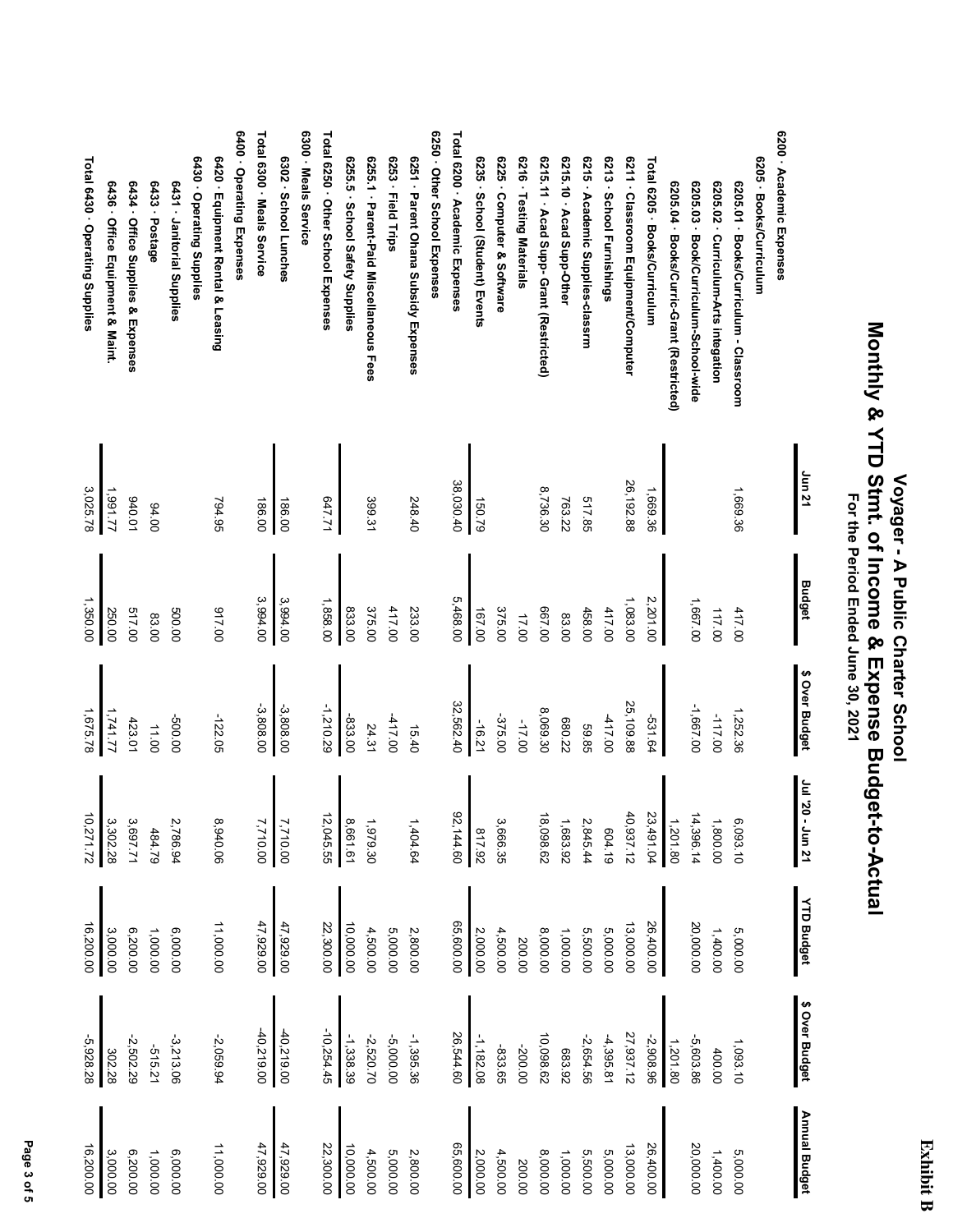|                                                |               | For the Period Line 30, 2021 |                         |                            |                   |                |               |
|------------------------------------------------|---------------|------------------------------|-------------------------|----------------------------|-------------------|----------------|---------------|
|                                                | <b>Jun 21</b> | Budget                       | ↮<br><b>Over Budget</b> | - 0Z, IPP<br><b>Jun 21</b> | <b>YTD Budget</b> | \$ Over Budget | Annual Budget |
| 6440 · Staff Development & Stipends            |               |                              |                         |                            |                   |                |               |
| 6441.05 · Staff Development - Title IIa        | 15,418.62     | 367.00                       | 15,051.62               | $\vec{c}$<br>418.62        | 4,400.00          | 11,018.62      | 4,400.00      |
| 6443.<br>Staff Development - General           | 585.00        | 292.00                       | 293.00                  | Ņ<br>00.058                | 3,500.00          | 00'099-        | 3,500.00      |
| 6444 - PD materials                            |               | 42.00                        | $-42.00$                |                            | 00'009            | 00'009-        | 500.00        |
| 6460 · Travel/Conferences                      |               | 17.00                        | $-17.00$                |                            | 200.00            | -200.00        | 200.00        |
| Total 6440 · Staff Development & Stipends      | 16,003.62     | 718.00                       | 5,285.62                | $\vec{8}$<br>,268.62       | 8,600.00          | 9,668.62       | 8,600.00      |
| 6450 - Printing                                |               | 25.00                        | -25.00                  | 196.37                     | 300.00            | $-103.63$      | 300.00        |
| 6470 - Misc. Other Operation Expenses          |               |                              |                         |                            |                   |                |               |
| 6471 - Bank or Other Service Charges           | 44.38         | 100.00                       | -55.62                  | 85020                      | 1,200.00          | -179.42        | 1,200.00      |
| 6473 · Dues and Subscriptions                  |               | 375.00                       | -375.00                 | 4.<br>111.45               | 4,500.00          | -388.55        | 4,500.00      |
| Total 6470 · Misc. Other Operation Expenses    | 44.38         | 475.00                       | 430.62                  | ō,<br>,132.03              | 5,700.00          | -567.97        | 5,700.00      |
| Total 6400 · Operating Expenses                | 19,868.73     | 3,485.00                     | 16,383.73               | 42,<br>,808.80             | 41,800.00         | 1,008.80       | 41,800.00     |
| 6600 · Facilities                              |               |                              |                         |                            |                   |                |               |
| 6610 · Rent/Lease Expenses                     |               |                              |                         |                            |                   |                |               |
| 6611.07 · Rent - Lutheran                      | 1,047.12      | 068.00                       | 21.68                   | 11,518.32                  | 11,500.00         | 18.32          | 11,500.00     |
| 6611.08 · Rent - Wilder Ave                    | 23,664.91     | 23,667.00                    | -2.09                   | 283,<br>28.825             | 284,000.00        | -21.08         | 284,000.00    |
| 6611.09<br>Real Property Tax -Wilder Ave.      |               | 25.00                        | $-25.00$                | 300.00                     | 300.00            |                | 300.00        |
| 6612.08 · Parking Expense - Off Campus         |               | 833.00                       | -833.00                 | Õ,<br>193.71               | 10,000.00         | $-3,806.29$    | 10,000.00     |
| Total 6610 · Rent/Lease Expenses               | 24,712.03     | 25,483.00                    | -770.97                 | 301,990.95                 | 305,800.00        | $-3,809.05$    | 305,800.00    |
| 6626 · Deferred Rent                           | -1,600.00     | $-1,600.000$                 |                         | $-10$<br>200.00            | -19,200.00        |                | -19,200.00    |
| 6630 · Facilities - Repair & Maint.            |               |                              |                         |                            |                   |                |               |
| 6631 · Building & Equipment - R & M            | 4,375.85      | 2,484.00                     | 1,891.85                | 35,<br>,383.85             | 29,800.00         | 5,583.85       | 29,800.00     |
| 6634 · Elevator Repair & Maint                 |               | 542.00                       | -542.00                 | ω<br>18.64                 | 6,500.00          | $-2,881.36$    | 6,500.00      |
| 6638 · Security/Camera Equip leasing           | 1,101.57      | 683.00                       | 418.57                  | ഗ<br>,839.85               | 8,200.00          | 1,639.85       | 8,200.00      |
| 6646 · Trash                                   | 290.72        | 500.00                       | -209.28                 | یں<br>,913.99              | 6,000.00          | $-2,086.01$    | 6,000.00      |
| <b>Total 630 · Facilities - Reparit Struct</b> | 5,768.14      | 4,209.00                     | 1,559.14                | 52,<br>,756.33             | 50,500.00         | 2,256.33       | 50,500.00     |
| 6640 · Utilities                               |               |                              |                         |                            |                   |                |               |
| 6641 - Electricity                             | 2,742.58      | 2,750.00                     | $-7.42$                 | 24,938.22                  | 33,000.00         | -8,061.78      | 33,000.00     |
| 6642 · Water                                   | 1,288.01      | 1,417.00                     | -128.99                 | ίő,<br>810.67              | 17,000.00         | $-1,189.33$    | 17,000.00     |
| 6643 · Telephone                               | 380.09        | 028.00                       | -277.91                 | ູຕ<br>,503.42              | 7,900.00          | $-2,396.58$    | 7,900.00      |
| 6644 · Internet                                | 66'799        | 00'008                       | $-245.01$               | ِهِ<br>,813.30             | 9,600.00          | 213.30         | 9,600.00      |
| Total 6640 - Utilities                         | 4,965.67      | 5,625.00                     | -659.33                 | 56,065.61                  | 67,500.00         | $-11,434.39$   | 00'009'29     |
|                                                |               |                              |                         |                            |                   |                |               |

# **Monthly & YTD Stmt. of Income & Expense Budget-to-Actual** Monthly & YID Strute & Expense Braph-Actricity  **Voyager - A Public Charter School** Voyager - A Public Charter School

### 6600 - Facilities **6600 · Facilities**

**Total 6600 · Facilities**

Total 6600 · Facilities

33,845.84

33,845.84

5,625.00<br>33,717.00

33,717.00

128.84

391,612.89

391,612.89

404,600.00

404,600.00

-12,987.11

 $-12,987.11$  $-11,434.39$ 

404,600.00

67,500.00<br>404,600.00

Page 4 of 5  **Page 4 of 5**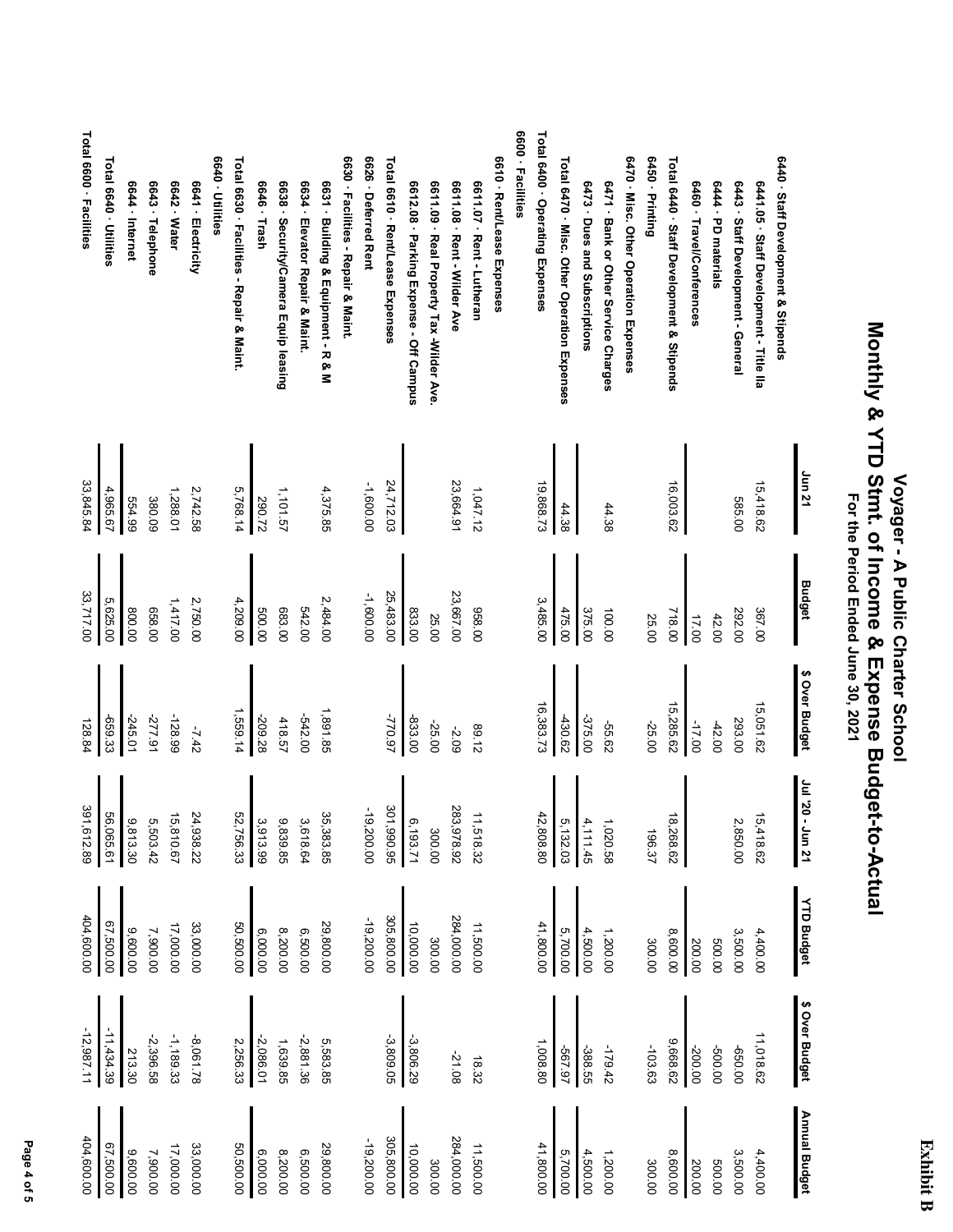### **Monthly & YTD Stmt. of Income & Expense Budget-to-Actual** Monthly & YTD Stmt. of Income & Expense Budget-to-Actual  **Voyager - A Public Charter School** Voyager - A Public Charter School For the Period Ended June 30, 2021  **For the Period Ended June 30, 2021**

 **Net Income Net Income** Other Income/Expense Net Other Income Net Ordinary Income **Net Other Income Other Income/Expense Net Ordinary Income** Other Expense **Total Other Expense Total Other Expense Other Expense** 8101 - Amortization 8100 - Depreciation Expense **Total Expense 8101 · Amortization 8100 · Depreciation Expense Total Expense** Total 6800 · Contracted Services 6800 - Contracted Services **Total 6800 · Contracted Services 6800 · Contracted Services** Total 6830 · State Services 6830 - State Services Total 6820 - Outside Services 6820 - Outside Services Total 6810 · Professional Consultants 6810 · Professional Consultants **Total 6830 · State Services Total 6820 · Outside Services Total 6810 · Professional Consultants 6830 · State Services 6820 · Outside Services 6810 · Professional Consultants** 6831.01 - Admin Fee - DHRD WC & AG CB Fee 6834 · Hawaii Charter School Network 6832 - DOE - MOA 6827 · Third Party Plan Adm. Fee 6826 · Pre-employment Screening Servic 6825 · Hawaii Employee Coucil Fee 6823 · Security Service 6822 · Payroll Service Fees 6821 - Janitorial Service 6817 · Other Contracted Services 6816 · Computer Tech Services 6813 · Webpage Design & Mait 6811 - Audit/Accounting **6834 · Hawaii Charter School Network 6832 · DOE - MOA 6831.01 · Admin Fee - DHRD WC & AG CB Fee 6827 · Third Party Plan Adm. Fee 6826 · Pre-employment Screening Servic 6825 · Hawaii Employee Coucil Fee 6823 · Security Service 6822 · Payroll Service Fees 6821 · Janitorial Service 6817 · Other Contracted Services 6816 · Computer Tech Services 6813 · Webpage Design & Mait 6811 · Audit/Accounting** -197,159.60 **Jun 21**  $-192, 814.60$ **-197,159.60** -192,814.60 347,557.91 347,557.91 4,345.00 2,466.00 1,047.15 5,308.84 -4,345.00 1,879.00 6,355.99 1,047.15 4,873.50 383.24 52.10 **Budget** 198,301.00 -22,117.00  $-18,038.00$ 198,301.00 **-22,117.00** -18,038.00 -4,079.00 5,533.00 4,079.00 2,061.00 2,018.00 7,317.00 4,833.00 1,384.00 400.00 144.00 475.00 417.00 967.00 173.00 183.00 83.00 42.00 \$ Over Budget **\$ Over Budget**  $-175,042.60$  $-174,776.60$ -174,776.60 **-175,042.60** 149,256.91 149,256.91 -1,384.00 -182.00 -144.00 -173.00 -417.00 -266.00 647.15 964.15 -183.00 -967.00  $-96-1.01$ -224.16 266.00 448.00 -91.76 10.10 40.50 120 - 01 11 **Jul '20 - Jun 21** 2,377,609.93 2,377,609.93 -51,986.00 **20,840.12** -51,986.00 51,986.00 22,427.00 29,559.00 72,826.12 75,301.52 57,707.58 50,644.50 11,623.00 51,986.00 22,427.00 29,559.00 72,826.12 75,301.52 1,047.15 57,707.58 4,510.98 50,644.50 16, 151.79 16,151.79 11,623.00 1,442.15 2,112.00 3,926.70 395.00 238.00 602.09 150.00 52.10 **YTD Budget YTD Budget** 2,380,077.00 2,380,077.00 -265,889.00 -216,933.00 **-265,889.00** -216,933.00 -48,956.00 -48,956.00 48,956.00 24,737.00 88,298.00 17,100.00 24,219.00 66,400.00 58,000.00 11,600.00 48,956.00 24,737.00 24,219.00 88,298.00 66,400.00 58,000.00 4,798.00 1,728.00 1,000.00 2,070.00 2,200.00 5,700.00 5,000.00 11,600.00 500.00 500.00 \$ Over Budget **\$ Over Budget** 286,729.12 289,759.12  $-12,996.48$ **286,729.12** 289,759.12 -12,996.48 -2,310.00  $-2,467.07$ -3,355.85 -1,728.00 -1,675.00 -3,030.00 -1,189.02 -7,355.50 -1,073.30 3,030.00 5,340.00 -8,692.42 -500.00 -948.21 602.09 -447.90 238.00 47.15 150.00 -88.00 23.00 **Annual Budget Annual Budget** 2,380,077.00 2,380,077.00 -265,889.00 -216,933.00 **-265,889.00** -216,933.00 48,956.00 -48,956.00 48,956.00 24,737.00 88,298.00 00'00'400 24,219.00 2,070.00 58,000.00 17,100.00 11,600.00 48,956.00 24,737.00 24,219.00 88,298.00 66,400.00 58,000.00 4,798.00 1,728.00 1,000.00 2,200.00 5,000.00 5,700.00 500.00 500.00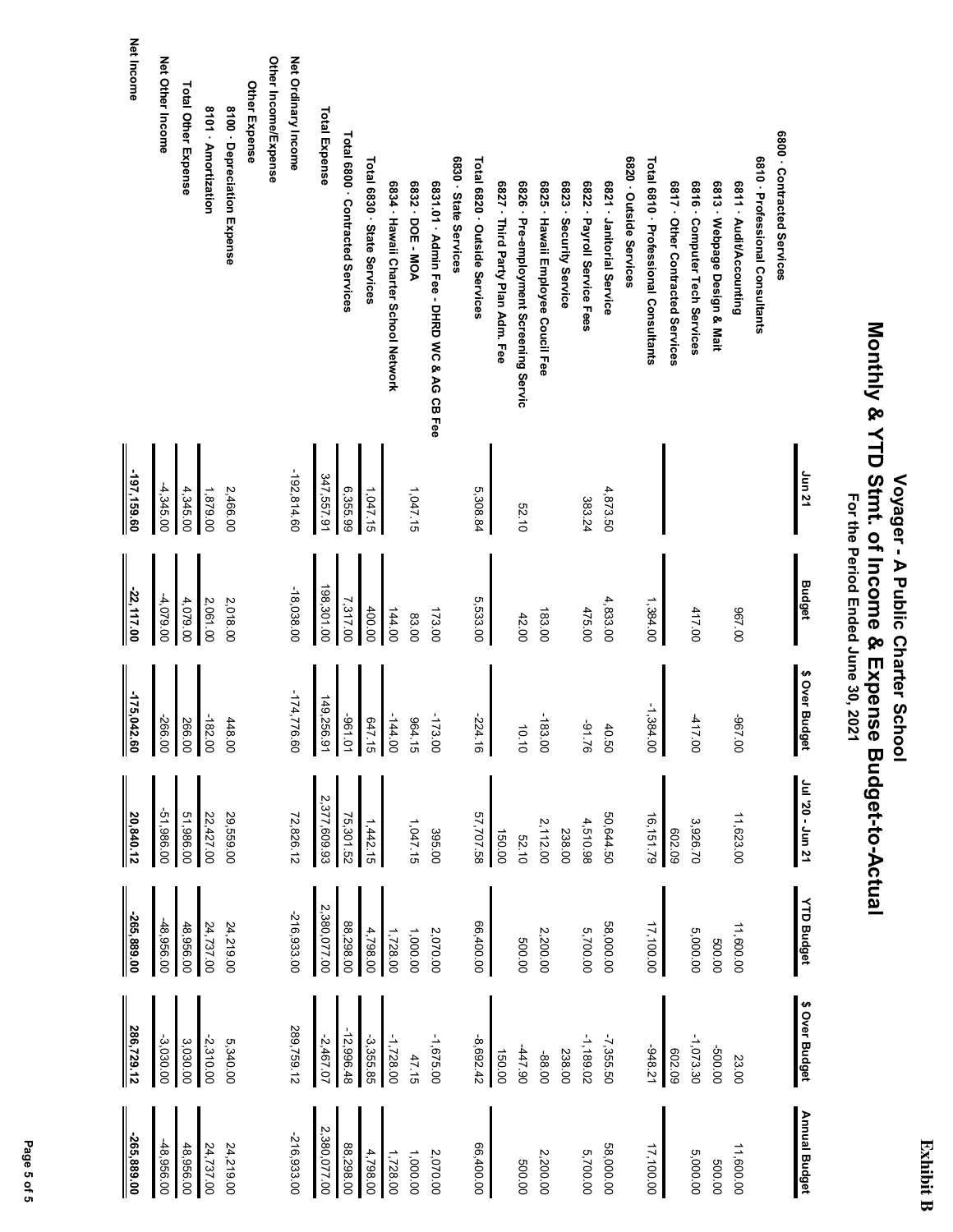|                             | SUMARY OF VPCS SY '21-22 Draft 1 BUDGET |              |        |              |               |        |
|-----------------------------|-----------------------------------------|--------------|--------|--------------|---------------|--------|
|                             | Approved                                | Draft        |        |              | ⊳             |        |
| <u>Revenue</u>              | LZ <sub>1</sub> - 0Z <sub>1</sub> AS    | 22'-12'Y2    |        |              | S             | ৯ৎ     |
| <b>State allocations</b>    | 52,003,375                              | 52,145,130   | 85.2%  |              | 141,755       | 7.1%   |
| Federal allocations         | 92,350                                  | 270,530      | 10.7%  |              | 178,180       | 192.9% |
| Meal Services Income        | 41,049                                  | 77,080       | 3.1%   |              | 36,031        | 87.8%  |
| Other income                | 26,370                                  | 26,370       | 1.0%   |              |               | 0.0%   |
|                             | 2 2,163,144                             | 52.519,110   | 100.0% | $\mathsf{v}$ | 355,966       | 16.5%  |
| Expenses                    |                                         |              |        |              |               |        |
| Personnel & Payroll         | 5 1,709,550                             | \$1,860,892  | 73.9%  |              | 151,342       | 8.9%   |
| Academic expenses           | 65,600                                  | 178,400      | 7.1%   |              | 112,800       | 172.0% |
| Other school expenses       | 22,300                                  | 17,800       | 0.7%   |              | (4,500)       | -20.2% |
| Meal Services               | 47,929                                  | 000'06       | 3.6%   |              | 42,071        | 87.8%  |
| Operating expenses          | 41,800                                  | 49,700       | 2.0%   |              | 7,900         | 18.9%  |
| Facilities                  | 404,600                                 | 410,560      | 16.3%  |              | 5,960         | 1.5%   |
| Contracted services         | 88,298                                  | 101,248      | 4.0%   |              | 12,950        | 14.7%  |
| Other expenses              |                                         |              | 0.0%   |              |               |        |
| Depreciation & amortization | 48,956                                  | 49,194       | 2.0%   |              | 539           | 0.5%   |
|                             | 52,429,032                              | \$ 2,757,794 | 109.5% | $\mathbf{v}$ | 328,762       | 13.5%  |
|                             |                                         |              |        |              |               |        |
| <b>Net Income</b>           | (265,889)                               | (238, 684)   | -9.5%  |              | <b>27,205</b> | -10.2% |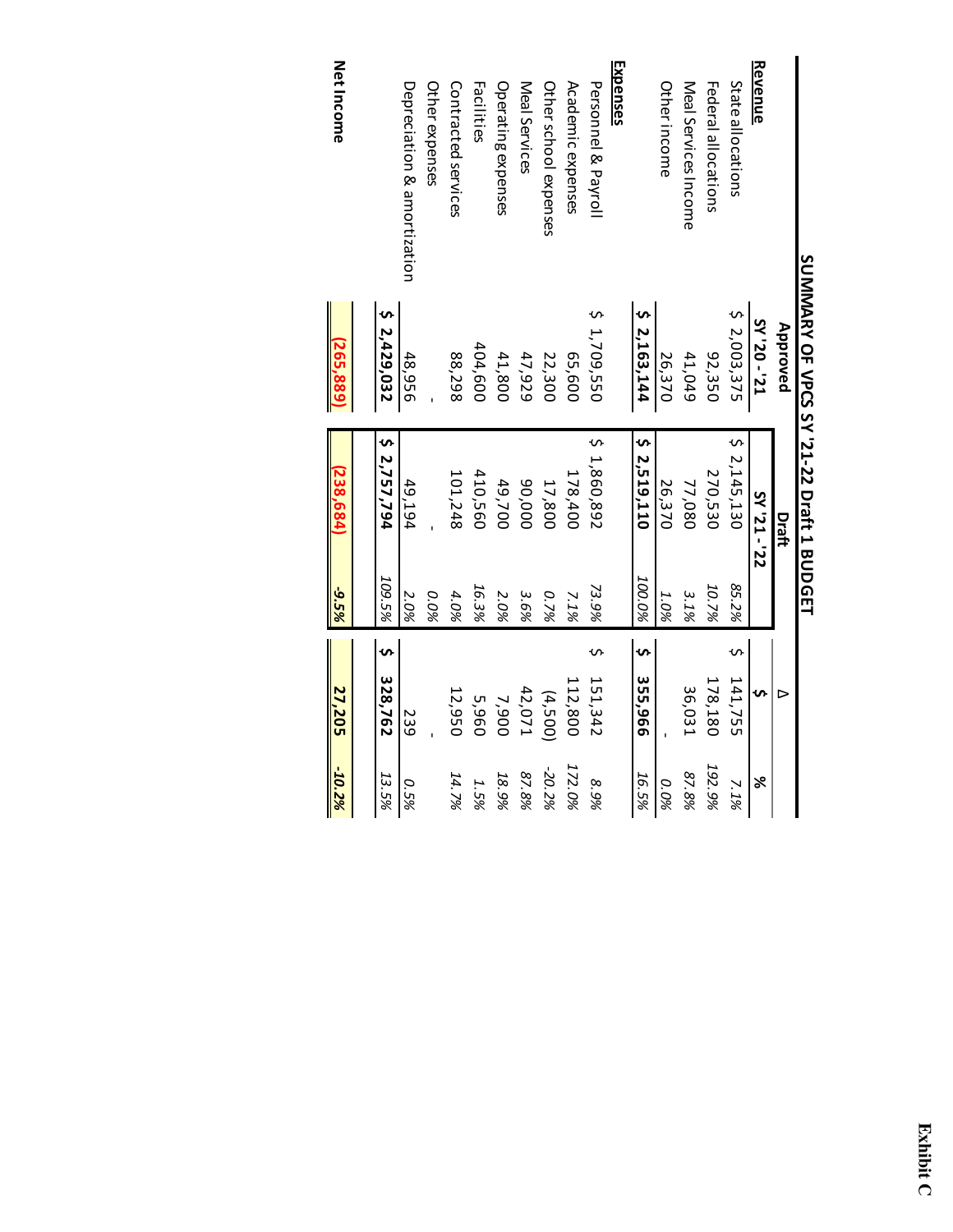| Ó<br>I<br>ı                                                                                                    |
|----------------------------------------------------------------------------------------------------------------|
| - 2 Mins 2 Mins 2 Mins 2 Mins 2 Mins 2 Mins 2 Mins 2 Mins 2 Mins 2 Mins 2 Mins 2 Mins 2 Mins 2 Mins 2 Mins 2 M |
| J<br>י<br>ו<br>ı<br>ーー しくし<br>$\mathbf{C}$                                                                     |

| I |
|---|
| ſ |

| 4520 · NSLP Reimbursement | 4510 · Student Lunch/Brkft Collections | 4500 · Lunch/Breakfast Money Income | Total 4400 Contributions | 4481 · Restricted Family Donation | 4480 · Family Donation/Pledge | 4472 · Fundraising - Restricted | 4470 Fundraising - Other | 4440 Grants - Restricted  | 4407 · Other Contributions | 4400 · Contributions | Total 4200 · Federal Allocations | 4226 · CARES ESSER II Funds                               | 4210 · Federal Impact Aid (FIA) | 4150 · Special Ed Per Pupil Allocations | 4132 · Title II                                    | 4200 · Federal Allocations | Total 4100 State Allocations | 4135 · Collective Bargaining Increase | 4110 · Base Per Pupil Allocation | 4100 - State Allocations | Income | Ordinary Income/Expense |                                               | オンメン・ファン ライブメン<br><b>AQBAFAMFBS</b> |
|---------------------------|----------------------------------------|-------------------------------------|--------------------------|-----------------------------------|-------------------------------|---------------------------------|--------------------------|---------------------------|----------------------------|----------------------|----------------------------------|-----------------------------------------------------------|---------------------------------|-----------------------------------------|----------------------------------------------------|----------------------------|------------------------------|---------------------------------------|----------------------------------|--------------------------|--------|-------------------------|-----------------------------------------------|-------------------------------------|
| 19,747                    | 21,302                                 |                                     | 10,050                   | 350                               | 300                           |                                 | 200                      | 8,000                     | 1,200                      |                      | 92,350                           |                                                           | 65,330                          | 22,620                                  | 4,400                                              |                            | 2,003,375                    |                                       | 2,003,375                        |                          |        |                         | 11/19/20<br>Approved<br>SY'20-'21<br>Revision |                                     |
| 37,080                    | 40,000                                 |                                     | 090'01                   | 350                               | 300                           |                                 | 200                      | 8,000                     | 1,200                      |                      | 270,530                          | 183,400                                                   | 63,000                          | 14,130                                  | 10,000                                             |                            | 2, 145, 130                  |                                       | 2, 145, 130                      |                          |        |                         | 12/17/21<br>SY 21-22<br>Draft                 |                                     |
| 17,333                    | 18,698                                 |                                     |                          |                                   |                               |                                 |                          |                           |                            |                      | 178,180                          |                                                           | (2, 330)                        | (8,490)                                 | 5,600                                              |                            | 141,755                      |                                       | 141,755                          |                          |        |                         | $\frac{6}{3}$                                 | ⊳                                   |
| 87.78%                    | 87.78%                                 |                                     | 0.00%                    | 0.00%                             | 0.00%                         |                                 | 0.00%                    | 0.00%                     | 0.00%                      |                      | 192.94%                          |                                                           | -3.57%                          | -37.53%                                 | 127.27%                                            |                            | 7.08%                        |                                       | 7.08%                            |                          |        |                         | వ్                                            |                                     |
|                           |                                        |                                     |                          |                                   |                               |                                 |                          | Offset restricted expense |                            |                      |                                  | Remaining 20-21 ESSER II Funds.<br><u>Offset expenses</u> |                                 | Offset expense                          | 21 was \$15,000+)<br>average of last 3 years? (20- |                            |                              |                                       | 067                              | enrollment               |        |                         |                                               |                                     |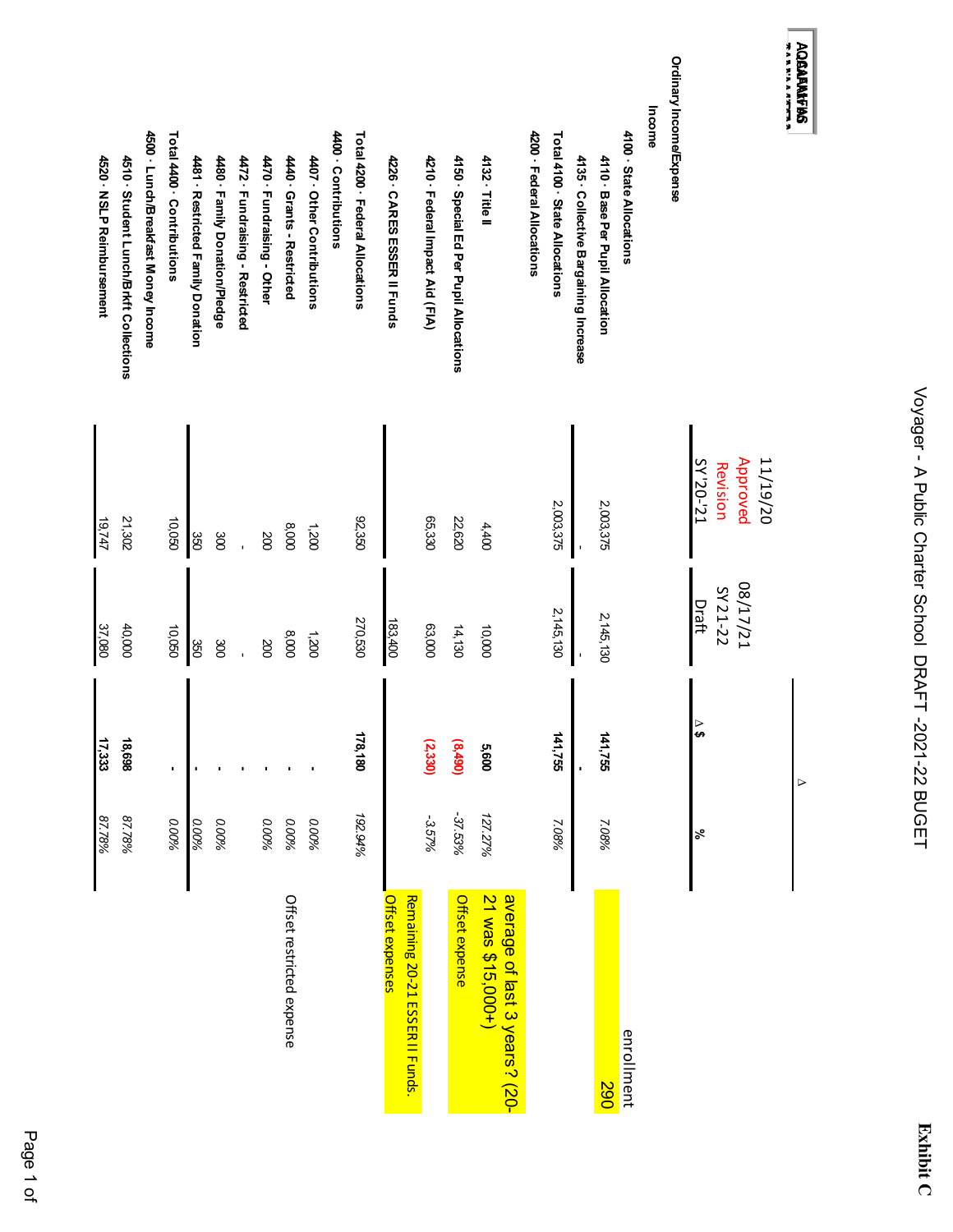| <b>Total Income</b> | Total 4700 Other Income | 4710 Interest Income | 4705 · NSF/Late Pickup Fees | 4701 · Miscellaneous Income | 4700 - Other Income | Total 4600 · Other School Income | 4645 · A+ Inter-Sessions Rental Fee | <b>Total 4630 · Parent Collected Income</b> | 4634 Student Miscellaneous Fees | 4633 · Yearbook Income | 4632 · Uniform Income | 4630 - Parent Collected Income | 4625 · Field Trip Income | 4605 · Parent Ohana Subsidy | 4600 Other School Income | Total 4500 · Lunch/Breakfast Money Income |
|---------------------|-------------------------|----------------------|-----------------------------|-----------------------------|---------------------|----------------------------------|-------------------------------------|---------------------------------------------|---------------------------------|------------------------|-----------------------|--------------------------------|--------------------------|-----------------------------|--------------------------|-------------------------------------------|
| 2,163,144           | 0201                    | 22                   |                             | go                          |                     | 15,300                           | 3,000                               | 4,500                                       | 4,500                           |                        |                       |                                | 000'S                    | 2,800                       |                          | 41,049                                    |
| 2,519,110           | 0201                    | 82                   |                             | go                          |                     | 15,300                           | 3,000                               | 4,500                                       | 4,500                           |                        |                       |                                | 5,000                    | 2,800                       |                          | 77,080                                    |
| 355,966             | r                       |                      |                             |                             |                     |                                  |                                     |                                             |                                 |                        |                       |                                |                          |                             |                          | 36,031                                    |
| 16.46%              | 0.00%                   | 0.00%                |                             | 0.00%                       |                     | 0.00%                            | 0.00%                               | 0.00%                                       | 0.00%                           |                        |                       |                                | 0.00%                    | 0.00%                       |                          | 87.78%                                    |
|                     |                         |                      |                             |                             |                     |                                  |                                     |                                             | Offset expense                  |                        |                       |                                | Offset expense           | Offset expense              |                          |                                           |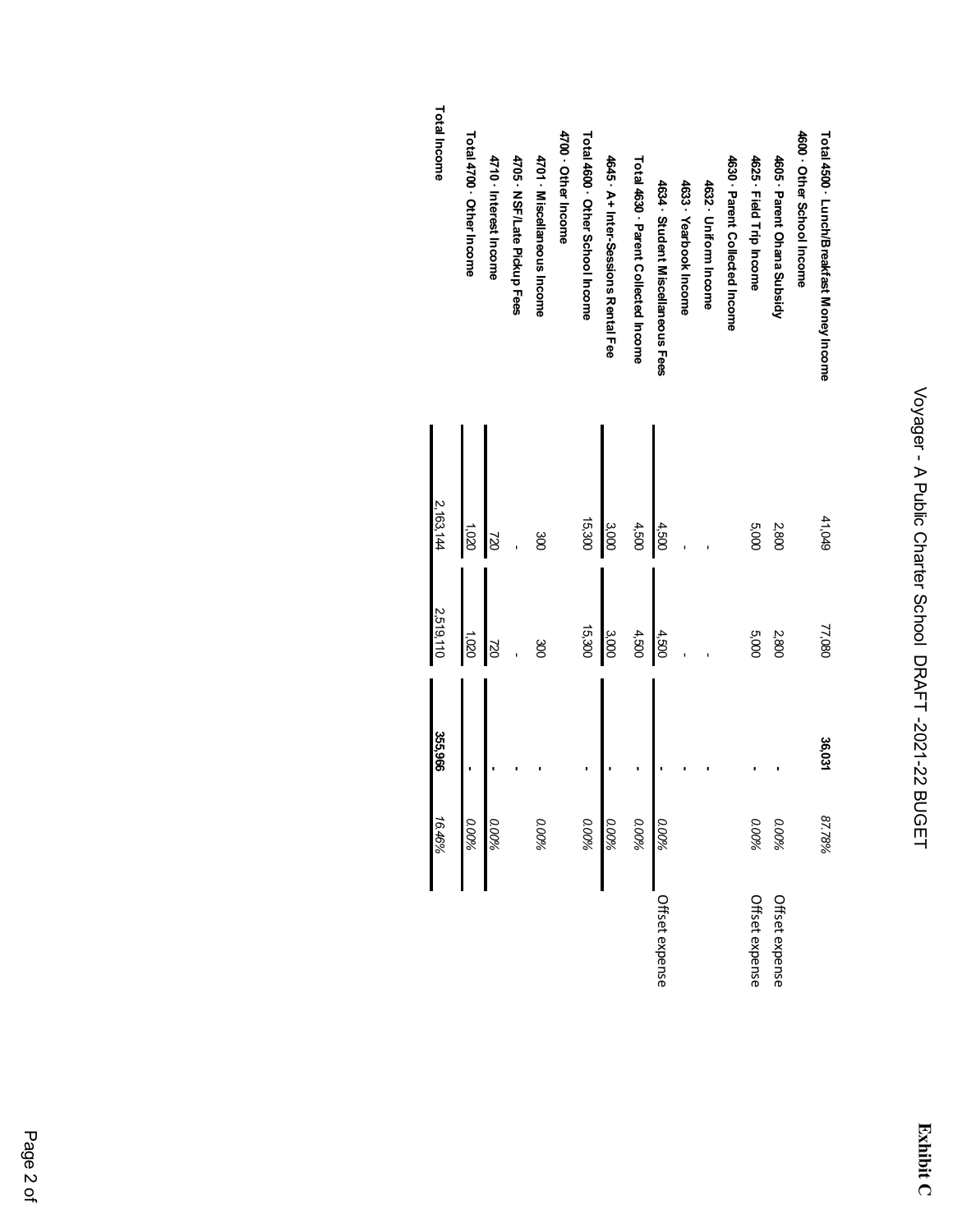| ۷, |  |
|----|--|
|    |  |
|    |  |
|    |  |

| 6000 · Personnel & Payroll Expense        |             |           |           |            |                                                    |
|-------------------------------------------|-------------|-----------|-----------|------------|----------------------------------------------------|
| 6010 Admin. Personnel                     | 269,000     | 339,000   | 70,000    | 26.02%     | Add'l VP eff. Oct. 1; PT office help               |
| 6010.03 · Admin. Benefit-Accrue Vacation  | 002'8       | 4,100     | (4,100)   | -50.00%    |                                                    |
| 6015.00 · Recess Supervisors              | 43,500      | 30,000    | (13,500)  | $-31.03\%$ | \$30K based on 18-19; 3 yard sup                   |
| 6020 · Instructional                      |             |           |           |            |                                                    |
| 6021.00 · Classroom Teachers              | 880,350     | 893,800   | 13,450    | 1.53%      | retention and probation bonus                      |
| 6022 · Specials Teachers                  | 194,150     | 226,708   | 32,558    | 16.77%     | Add STEM, reduced PE to . 5FTE                     |
| 6025 · Substitute Teachers                | 42,300      | 49,000    | 6,700     | 15.84%     | Est. staff on L-T leaves                           |
| 6030 · SpED Teacher/Educational Asst      | 7,050       | 18,034    | 10,984    | 155.80%    | 1-1 PT PPT for kinder class, .5 EA                 |
| Total 6020 · Instructional                | 1, 123, 850 | 1,187,542 | 63,692    | 5.67%      |                                                    |
| 6023 · Resource Teachers                  | 171,300     | 216,750   | 45,450    | 26.53%     | offset ESSER Funds<br>add .5FTE intervention/coach |
| 6023.02 · Resource Teachers-Accrued Vacat | 1,200       |           | (1,200)   | -100.00%   | New HSTA contract-excl. 21 hrs                     |
| 6035 · Teacher Differential Pay - add     | 0098        | 0250      | 1,000     | 11.76%     | duties staff<br>(3) Dismissal and (5) leadership   |
| 6036 · School Counselor                   | 00'200      | 60,000    | (00)      | -0.83%     |                                                    |
| 6035 · Teacher Stipends                   | 000'S       | 3,000     | (2,000)   | 0.00%      | Stipends for classroom set-up                      |
| 6070 · Landscaping/Groundskeeping 'EE'    | 11,000      | 11,000    |           | 0.00%      |                                                    |
| 6072 · Maintenance/Janitorial 'EE         | 7,500       |           | (7,500)   | -100.00%   | remove position; hire indepenc                     |
| Total 6000 · Personnel & Payroll Expense  | 1,709,550   | 1,860,892 | 151,342   | 8.85%      |                                                    |
| 6200 · Academic Expenses                  |             |           |           |            |                                                    |
| 6205 · Books/Curriculum                   |             |           |           |            |                                                    |
| 6205.01 · Books/Curriculum - Others       | 000'S       | 000'S     |           | 0.00%      |                                                    |
| 6205.02 · Curriculum-Arts integation      | 1,400       | 0.00      | (1,400)   | -100.00%   | doesn't require school                             |
| 6205.03 · Book/Curriculum-School-wide     | 20,000      |           | (14,700)  | -73.50%    | Scroolwide subscriptions to jp                     |
| Total 6205 · Books/Curriculum             | 26,400      | 10,300    | (16, 100) | -60.98%    |                                                    |
| 6211 Classroom Equipment/Computer         | 13,000      | 13,000    |           | 0.00%      | Offset SPPA funds                                  |
| 6211 · Classroom Equipment/Computer       |             | 137,400   | 137,400   |            | offset ESSER II funds                              |
| 6213 · School Furnishings                 | 5,000       | 000'      | (4,000)   | -80.00%    |                                                    |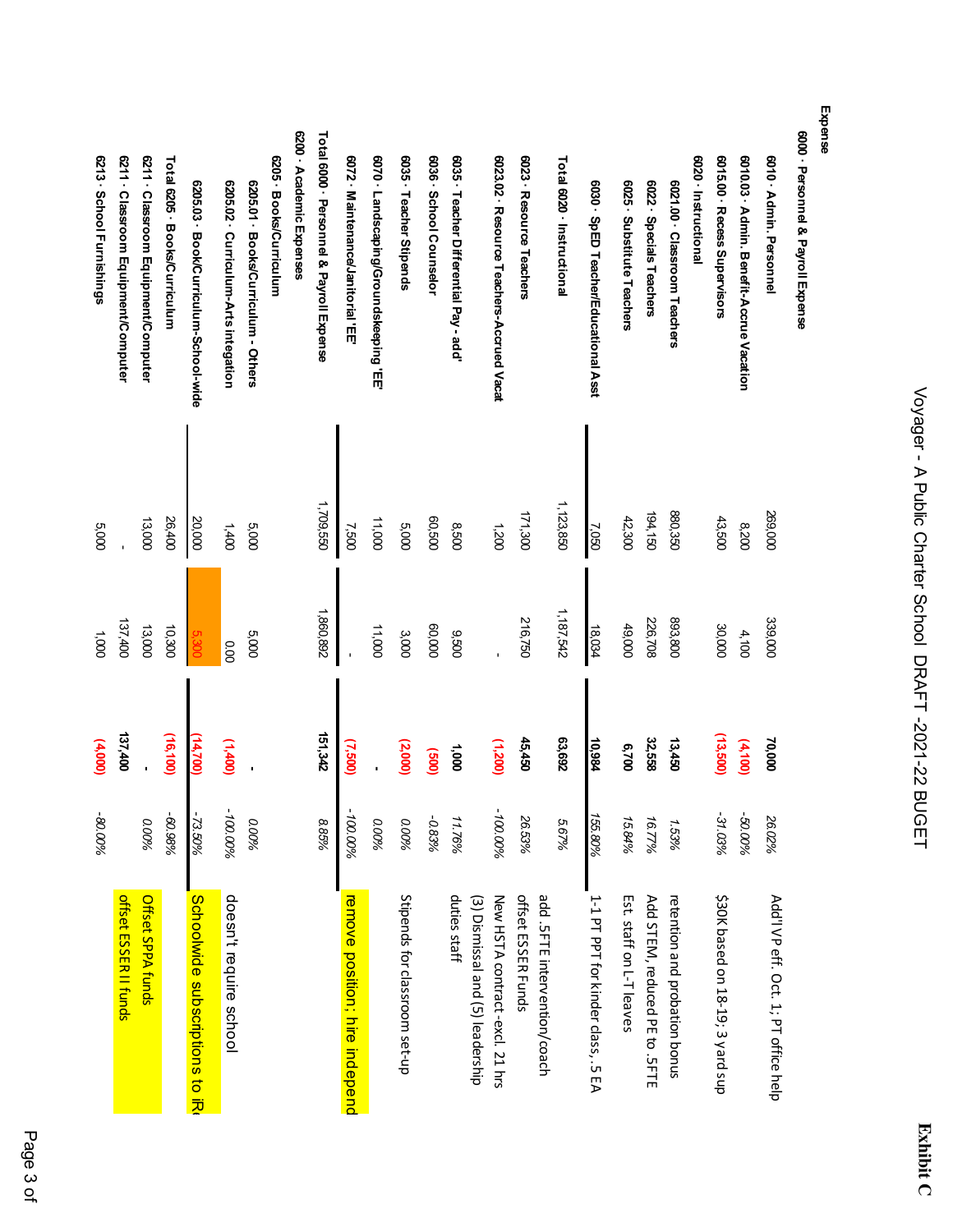| .<br>.<br>.<br>.<br>.<br>.<br>.<br>. |
|--------------------------------------|
| <b>SEE 2020</b>                      |
| j                                    |
| ו<br>ו<br>I                          |
| ・「「ひくいい<br>)<br> }<br> }             |

| 6215 Academic Supplies-classrm          | 5,500  | 5,500   |         | 0.00%    |                                                          |
|-----------------------------------------|--------|---------|---------|----------|----------------------------------------------------------|
| 6215.10 Acad Supp-Other                 | 1,000  | 1,000   |         | 0.00%    | Offset SPPA funds                                        |
| 6215.10 Acad Supp-Grants (Restricted)   | 8,000  | 8,000   |         | 0.00%    | Offset restricted grant                                  |
| 6216 · Testing Materials                | 200    | 200     |         | 0.00%    |                                                          |
| 6225 Computer & Software                | 4,500  |         | (4,500) | -100.00% | include in classrm Tech line item                        |
| 6235 · School (Student) Events          | 2,000  | 2,000   |         | 0.00%    | <b>Venie: but Grad Events</b><br>No fee-based Winterfest |
| Total 6200 · Academic Expenses          | 65,600 | 178,400 | 112,800 | 171.95%  |                                                          |
| 6250 Other School Expenses              |        |         |         |          |                                                          |
| 6251 - Parent Ohana Subsidy Expenses    | 2,800  | 2,800   |         | 0.00%    | Offset PTSO Contribution                                 |
| 6253 · Field Trips                      | 5,000  | 5,000   |         | 0.00%    | Offset Income                                            |
| 6255.1 · Parent-Paid Miscellaneous Fees | 4,500  | 4,500   |         | 0.00%    | Offset Income                                            |
| 6256 Uniform Expense                    |        |         |         |          |                                                          |
| 6255.5 · School Safety Supplies         | 10,000 | 5,500   | (4,500) | -45.00%  | <b>Additonal foldable partitions x</b>                   |
| 6257 Yearbook Expenses                  |        |         |         |          |                                                          |
| Total 6250 · Other School Expenses      | 22,300 | 17,800  | (4,500) | -20.18%  |                                                          |
| 6300 · Meals Service                    |        |         |         |          |                                                          |
| 6301 - Breakfasts                       |        |         |         |          |                                                          |
| 6302 School Lunches                     | 47,929 | 90,000  | 42,071  | 87.78%   |                                                          |
| Total 6300 · Meals Service              | 47,929 | 000'06  | 42,071  | 87.78%   |                                                          |
| 6400 Operating Expenses                 |        |         |         |          |                                                          |
| 6410 - Insurance                        |        |         |         |          |                                                          |
| 6420 · Equipment Rental & Leasing       | 11,000 | 11,000  |         | 0.00%    | existing lease exp. for 2 copies                         |
| 6430 - Operating Supplies               |        |         |         |          |                                                          |
| 6431 - Janitorial Supplies              | 000'9  | 000'6   | 3,000   | 50.00%   |                                                          |
| 6433 · Postage                          | 000'   | $1,000$ |         | 0.00%    |                                                          |
| 6434 Office Supplies & Expenses         | 00Z9   | 8,000   | 1,800   | 29.03%   |                                                          |
| 6436 · Office Equipment & Maint.        | 3,000  | 3,000   |         | 0.00%    | Equip. mait.                                             |
| Total 6430 - Operating Supplies         | 16,200 | 21,000  | 4,800   | 29.63%   |                                                          |
| 6440 Staff Development & Stipends       |        |         |         |          |                                                          |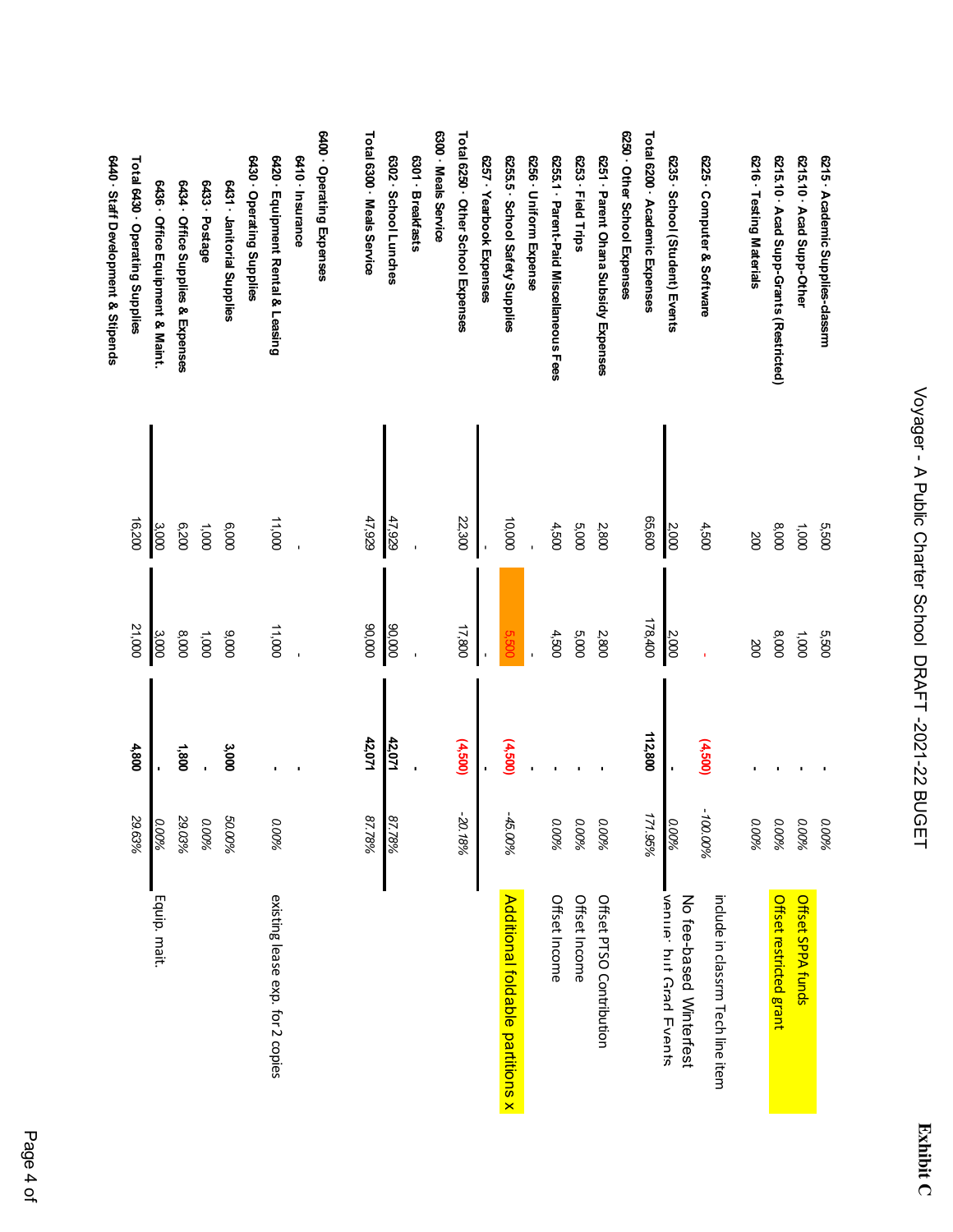| 6643 · Telephone        | 6642 Water | 6641 · Electricity | 6640 · Utilities | Total 6630 · Facilities - Repair & Maint. | 6646 Trash | 6638 · Security/Camera Equip leasing | 6634 · Elevator Repair & Maint. | 6631 · Porter/Maintance         | 6631 · Building & Equipment - R & M | 6631 · Moving expenses     | 6630 · Facilities - Repair & Maint. | Total 6610 · Rent/Lease Expenses | <b>DEFERRED RENT per GAAP</b> | 6612.08 Parking Expense - Off Campus | 6611.10 · Rent - Offsite Storage Fee | 6611.09 · Real Property Tax -Wilder Ave. | 6611.08 · Rent - Wilder Ave | 6610 · Rent/Lease Expenses | 6600 - Facilities | Total 6400 · Operating Expenses | Total 6470 · Misc. Other Operation Expenses | 6474 Other Operating Expenses | 6473 Dues and Subscriptions | 6471 Bank or Other Service Charges | 6470 · Misc. Other Operation Expenses | 6450 Printing | Total 6440 Staff Development & Stipends | 6460 · Travel/Conferences | 644 · PD materials | 6443 Staff Development - General | 6441.05 · Staff Development - Title lla |
|-------------------------|------------|--------------------|------------------|-------------------------------------------|------------|--------------------------------------|---------------------------------|---------------------------------|-------------------------------------|----------------------------|-------------------------------------|----------------------------------|-------------------------------|--------------------------------------|--------------------------------------|------------------------------------------|-----------------------------|----------------------------|-------------------|---------------------------------|---------------------------------------------|-------------------------------|-----------------------------|------------------------------------|---------------------------------------|---------------|-----------------------------------------|---------------------------|--------------------|----------------------------------|-----------------------------------------|
| 7,900                   | 17,000     | 33,000             |                  | 50,500                                    | 6,000      | 0028                                 | 009'9                           |                                 | 21,500                              | 8,300                      |                                     | 286,600                          | $-19,200.00$                  | 10,000                               |                                      | 300                                      | 295,500                     |                            |                   | 41,800                          | 5,700                                       |                               | 4,500                       | 1,200                              |                                       | 300           | 8,600                                   | 200                       | $_{\rm 00}$        | 3,500                            | 4,400                                   |
| 4,600                   | 17,000     | 44,000             |                  | 52,700                                    | 7,200      | 13,500                               | 0250                            |                                 | 21,500                              | 4,000                      |                                     | 285,360                          | $-19,200.00$                  | 12,400                               | 0901                                 | 300                                      | 290,810                     |                            |                   | 49,700                          | 006'9                                       |                               | 4,500                       | 2,400                              |                                       | $\infty$      | 10,500                                  |                           | 009                | 0.00                             | 000'01                                  |
| (3,300)                 |            | 11,000             |                  | 2,200                                     | 1,200      | 5,300                                |                                 |                                 |                                     | (4,300)                    |                                     | (1,240)                          |                               | 2,400                                | 1,050                                |                                          | (4,690)                     |                            |                   | 7,900                           | 1,200                                       |                               |                             | 1,200                              |                                       |               | 1,900                                   | (200)                     |                    | (3,500)                          | 5,600                                   |
| -41.77%                 | 0.00%      | 33.33%             |                  | 4.36%                                     | 20.00%     | 64.63%                               | 0.00%                           |                                 | 0.00%                               |                            |                                     | $-0.43%$                         | 0.00%                         | 24.00%                               |                                      | 0.00%                                    | 1.59%                       |                            |                   | 18.90%                          | 21.05%                                      |                               | 0.00%                       | 100.00%                            |                                       | 0.00%         | 22.09%                                  | -100.00%                  | 0.00%              | -100.00%                         | 127.27%                                 |
| Exclude Lutheran campus |            |                    |                  |                                           |            | spotcheck                            |                                 | Porter & Maint-contract service |                                     | Moving exp. + Junk remover |                                     |                                  |                               |                                      | Storage for August and sept          |                                          | Add Art classroom at LHS    |                            |                   |                                 |                                             |                               | Add back Aesop              | Convenient fee for lunch pymt      |                                       |               |                                         |                           |                    | reimbursements                   | Offset Title II funds                   |